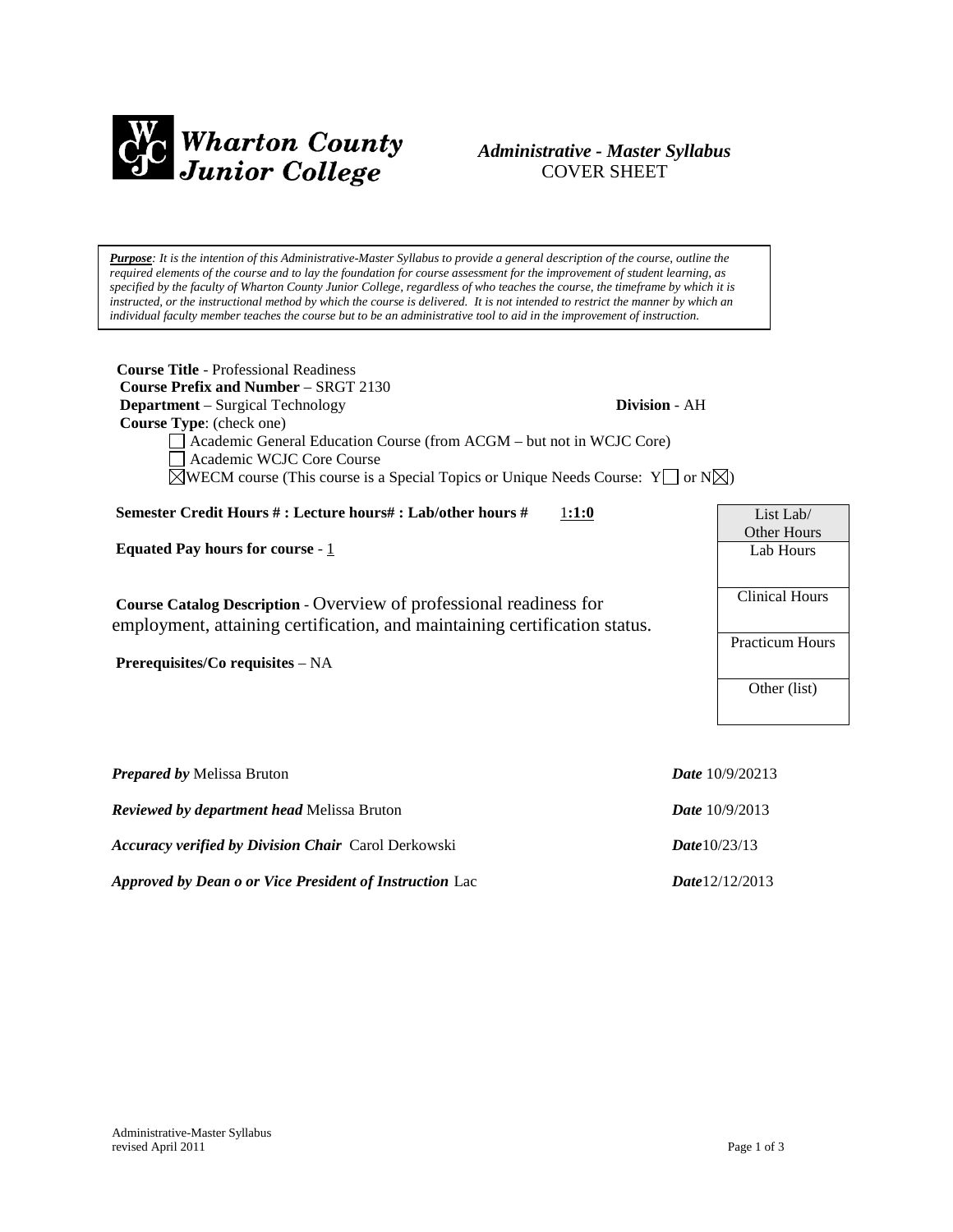

**I. Topical Outline** – Each offering of this course must include the following topics (be sure to include information regarding lab, practicum, clinical or other non-lecture instruction):

- I. The lifestyle of the Surgical Technologist.
- II. Professionalism and accountability for personal actions and obligations.
- III. Coping methods for stress.
- IV. Identify and research the professional organization for Surgical Technologists the AST.
- V. Becoming a Certified Surgical Technologist (CST).
- VI. Lifelong learning through continuing education.
- VII. Discuss and explore the Surgical Technologists career opportunities.
- VIII. Develop a professional resume and learn to complete an application form appropriately.
- IX. Evaluate qualities during an interview through role playing.
- X. Ways to retain employment after being hired.

#### **II. Course Learning Outcomes**

| <b>Course Learning Outcome</b>                                                                                                   | <b>Method of Assessment</b>      |
|----------------------------------------------------------------------------------------------------------------------------------|----------------------------------|
| Demonstrate job-seeking skills; and<br>identify strengths and weaknesses in<br>preparation for the certification<br>examination. | Written/Oral reports<br>Projects |

### **III. Required Text(s), Optional Text(s) and/or Materials to be Supplied by Student.**

How to get a job in healthcare, by Robert H. Zedlitz, published by Delmar learning

#### **IV. Suggested Course Maximum** - 16

#### **V. List any specific spatial or physical requirements beyond a typical classroom required to teach the course**.

Classroom and computer lab

**VI. Course Requirements/Grading System – Describe any course specific requirements such as research papers or reading assignments and the generalized grading format for the course** Final evaluation in the course will be based on grades achieved during the semester and the final exam. The following scale will be used in final evaluation.

| $90 - 100$ | A |
|------------|---|
| $80 - 89$  | B |
| $75 - 79$  | C |
| $0 - 74$   | F |
|            |   |

The grade of "D" is not awarded nor accepted for transfer in the Surgical Technology Program. The student must maintain a grade point average of 75 (C).

Projects assigned makeup 100% of grade.